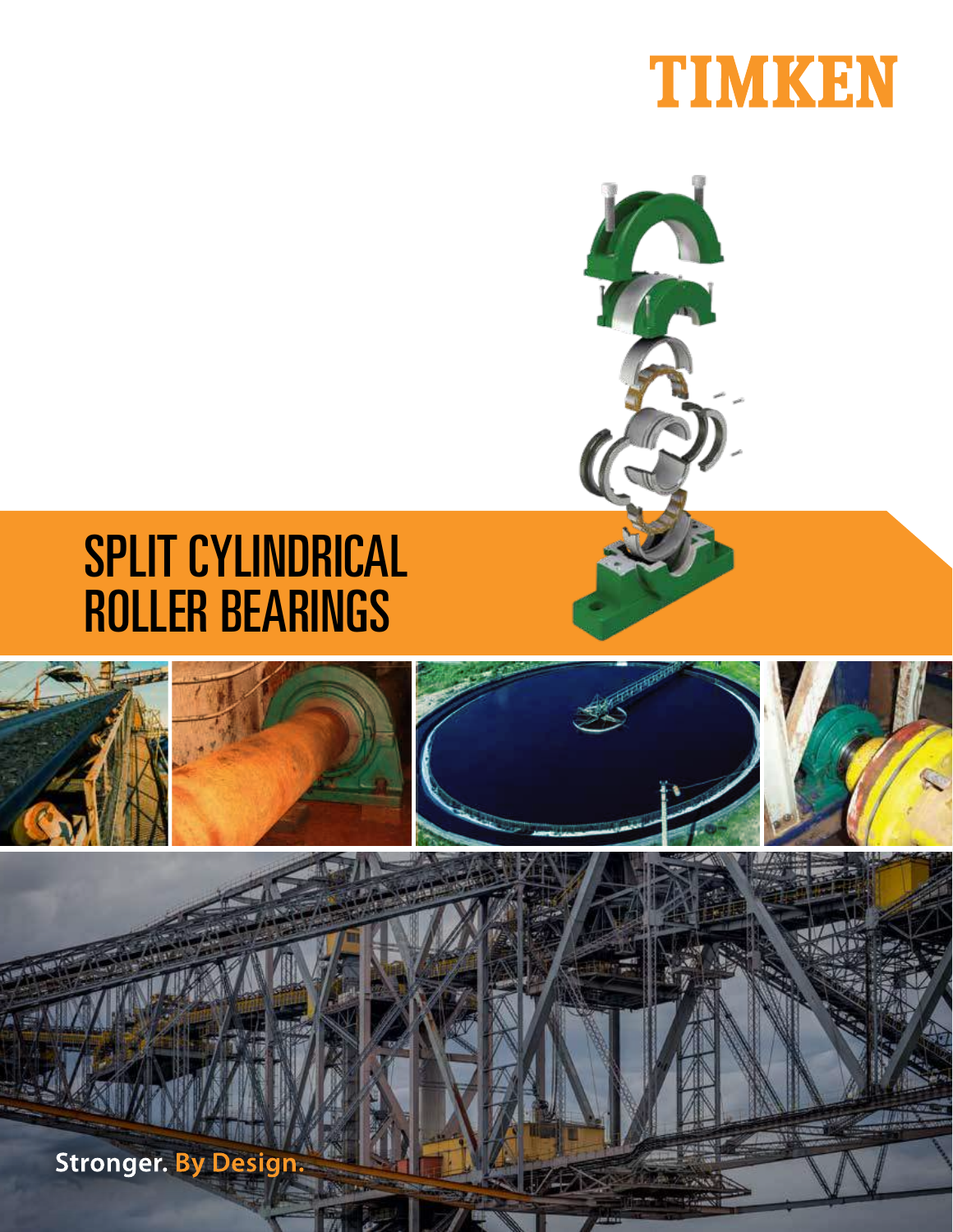## PERFORMANCE SOLUTIONS

### Engineered to perform

Timken Split Cylindrical Bearings are designed to help increase operational life and reduce maintenance expense.

- Capable of handling higher speeds, temperature and acceleration from a highly engineered machined brass cage.
- Longer life due to a robust design featuring double webs and thick sections of high grade cast iron.
- Improved performance provided by profiled rolling elements that reduce damaging edge stress.
- Ability to closely match application load requirements with engineered bearing configurations.
- Able to handle a range of operating environments with available selection of eight seal designs.
- Available in application appropriate housing styles.

# APPLICATION SOLUTIONS

#### Solve maintenance problems one bearing at a time

A split bearing can add value to your operations by significantly reducing downtime associated with moving equipment to change out a standard bearing. Easier to install, maintain and replace, split bearings can cut operational costs, free up your resources for other tasks and remove safety risk.

The split bearing design offers:

- High radial load and speed capability
- Self-alignment
- Wide range of standard supports and housings
- Flexible sealing options
- Interchangeability with competitor designs

Maintenance-friendly features include:

- Single-piece cage clip design for accurate cage alignment and ease of installation.
- Pry slots at all dowelled, machined joints for easy separation of the support.
- Intuitive assembly features and markings assist with correct positioning and orientation of all parts.

**Innovative cage clip** is fixed to the cage and prevents loss during assembly and disassembly.

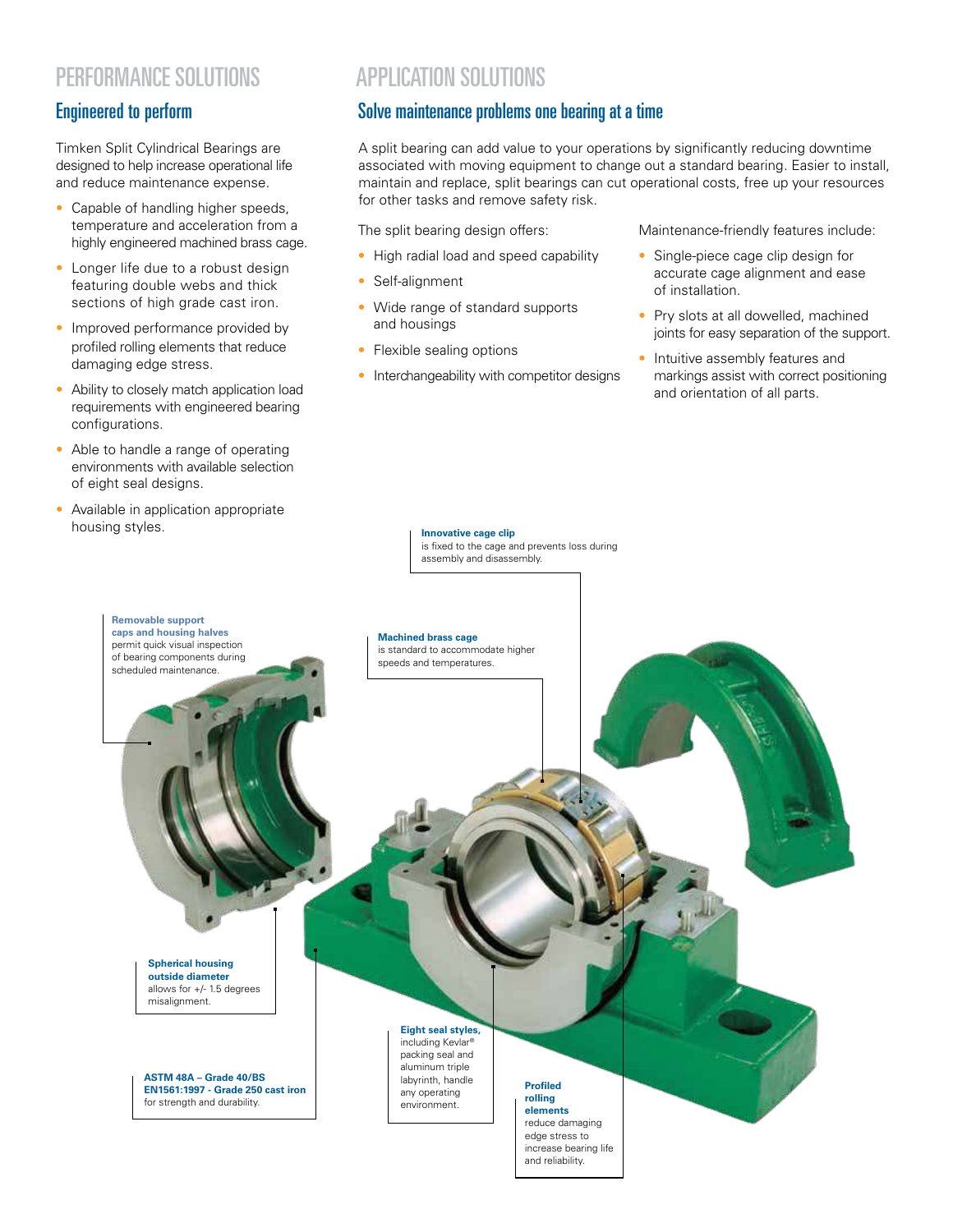#### RANGE OF HOUSINGS

**Standard** support with complete housing and bearing



Flange support



Take up tension unit complete with housing



Take up pull unit complete with housing



Hanger unit









# WHY A SPLIT BEARING?

In some applications, a bearing housed unit can be trapped between large pieces of equipment in a high service cost location. This creates a maintenance challenge, as changing these bearings can result in:

- Extended downtime and lost production.
- High costs associated with moving the equipment to gain access.
- Greater use of manpower.

A Timken® split cylindrical roller bearing housed unit helps reduce plant disruptions and downtime caused when trapped bearings fail.

All components of the bearing unit (races, cage, housing, seals and support) are split to the shaft. When installed, the bearing unit can accommodate up to +/- 1.5 degrees of misalignment.

Replacing competitor products is easy, because Timken split bearings are interchangeable with other split cylindrical roller bearing designs. A global inventory provides rapid service in response to urgent downtime situations.